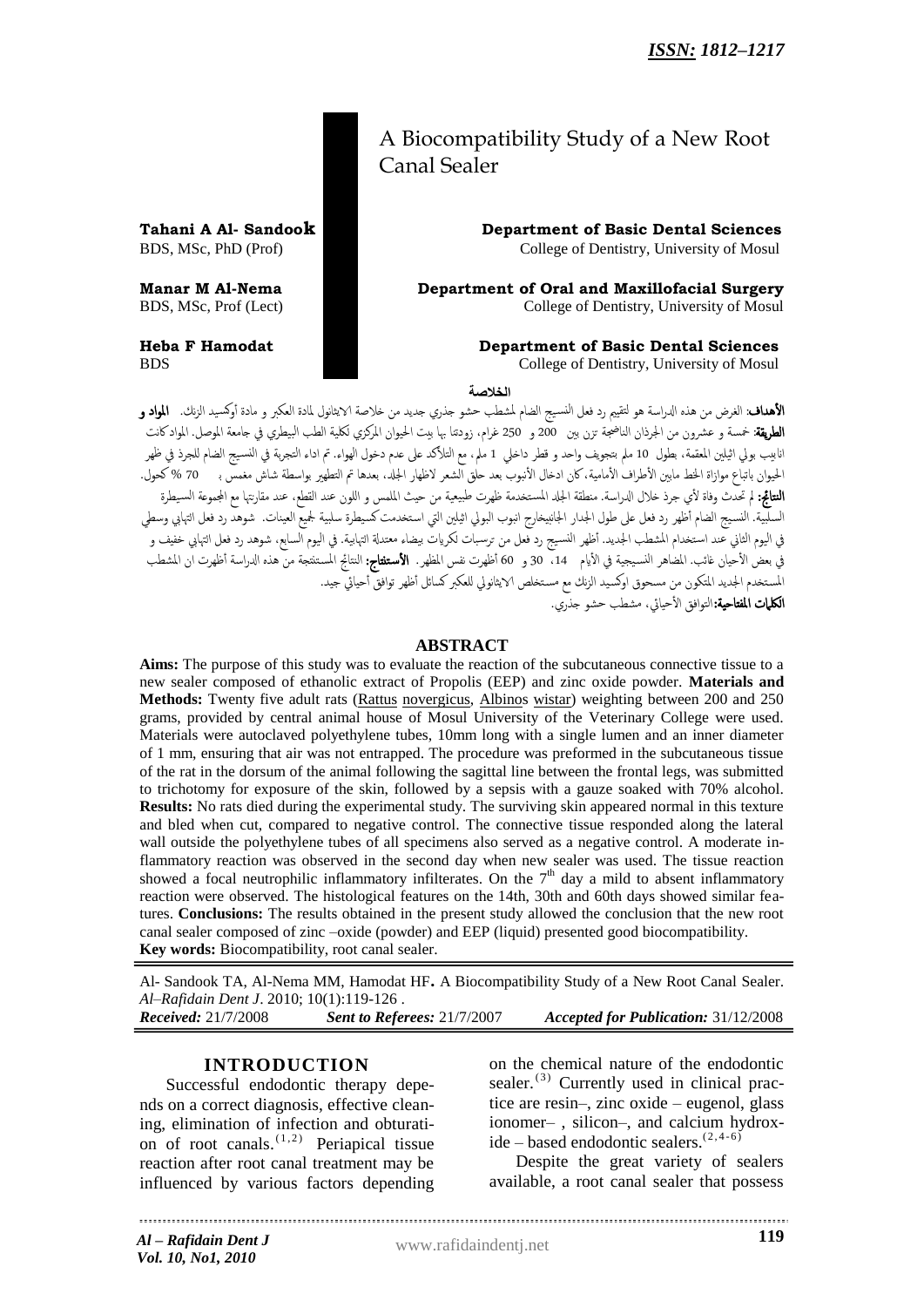all the desirable physical and biological properties have yet to be found.  $^{(5)}$  Biocompatibility is one of the most important properties of root filling material $(7)$ . Since, -the release of certain substances by sealers may generate different reactions in the periapical tissues.(1-5,8) Tissue reactions caused by endodontic materials are normally investigated by histological studies following the implantation of the material into animal tissue.  $(1, 8-10)$ 

Propolis is a resinous hive product collected by honeybees from plants, showing a highly complex composition.<sup>(11)</sup> Propolis has attracted investigators in the last decades because several biological and pharmacological properties, such as immunomodulatory, antitumor, antimicrobial, anti-inflammatory, antioxidant, amo-ng  $others.$ <sup>(11)</sup>

Propolis has been used in folk medicine cor centuries. Pharmacological activities such as antimicrobial, anti–inflammatory<sup> $(12-19)$ </sup>, anticariogenic and antioxi $d$ ant<sup>(20-25)</sup> have been described.

Propolis is safe and shows no side effect after administration. The antimicrobial effect may occur through a direct action on microorganisms and indirectly as well via stimulation of the immune system and further microorganisms killing. Propolis may also show synergistic effects with antimicrobial drugs.  $(26)$ 

The biological activity of propolis is associated mainly with phenolic compounds such as flavonoids and derivatives of cinnanic acids. $(27)$ 

The biological activities of a zinc oxide —eugenol (ZOE) —based root canal sealers, has been previously studied regarding antibacterial activity<sup> $(28, 29)$ </sup> and tissue biocompatibility $(1,3,30)$ 

Eugenol (4-allyl-2-methoxyphol) is an extract of clove oil widely used in dentistry as a therapeutic agent, most commonly as a component of zinc oxide-eugenol cement applied as a base or temporary dressing to dentin or as a root canal sea $lers^{(8)}$ . Several studies have been reported on the histopathologic influence of ZOE —based root canal sealers on tissues(30,31). Eugenol that leaches out of ZOE —based root canal sealers may participate in the development of periapical inflammation or the continuation of a preexisting periapical lesion.<sup>(8)</sup>

The purpose of this study was to evaluate the reaction of the subcutaneous connective tissue to a new sealer composed of ethanolic extract of propolis (EEP) and zinc oxide powder.

### **MATERIALS AND METHODS**

Twenty five adult rats (Rattus novergicus, Albinos wistar) weighting between 200 and 250 grams were used. There animals provided by central animal house of Mosul University of the Veterinary College. The animals were subjected to a light/dark cycle of 12 hours, mean temperature of  $25^{\circ}$ C  $+3^{\circ}$ C with a free access to solid chow and water libitum, thus closely preserving their habitual situation. The specimens were divided into five groups, five for each.

The materials were prepared in the manner devised by the manufacturers for the clinical use and loaded into autoclaved polyethylene tubes, 10mm long with a single lumen and an inner diameter of I mm, ensuring that air was not entrapped. $(32)$ 

The surgical procedures were done under general anesthetic drug, after shaving and scrubbing the dorsal area with an antiseptic solution, by intraperitoneal administration of xylazin 3 mg/kg body weight was given for sedation analgesia, anesthesia and muscle relaxation. This was followed after few minutes with an intraperitoneal injection of 50 mg/kg ketamine hydrochloride to obtain dissociate anesthesia and this was repeated in every occasion wherever was a reflex.  $(33,34)$ 

The procedure was preformed in the subcutaneous tissue of the rat in the dorsum of the animal following the sagittal line between the frontal legs, was submitted to trichotomy for exposure of the skin, followed by a sepsis with a gauze soaked with 70% alcohol.

Three straight small incisions approximately 15mm long were made with a blade No. 10, on both sides of the dorsum, approximately 5cm was between each incision and the each of which was about 1.5cm which exposed the subcutaneous connective tissue $^{(35)}$ . The margins of the incision were retracted and the connective tissue dissected by a blunt instrument and each animal received six tubes; two con-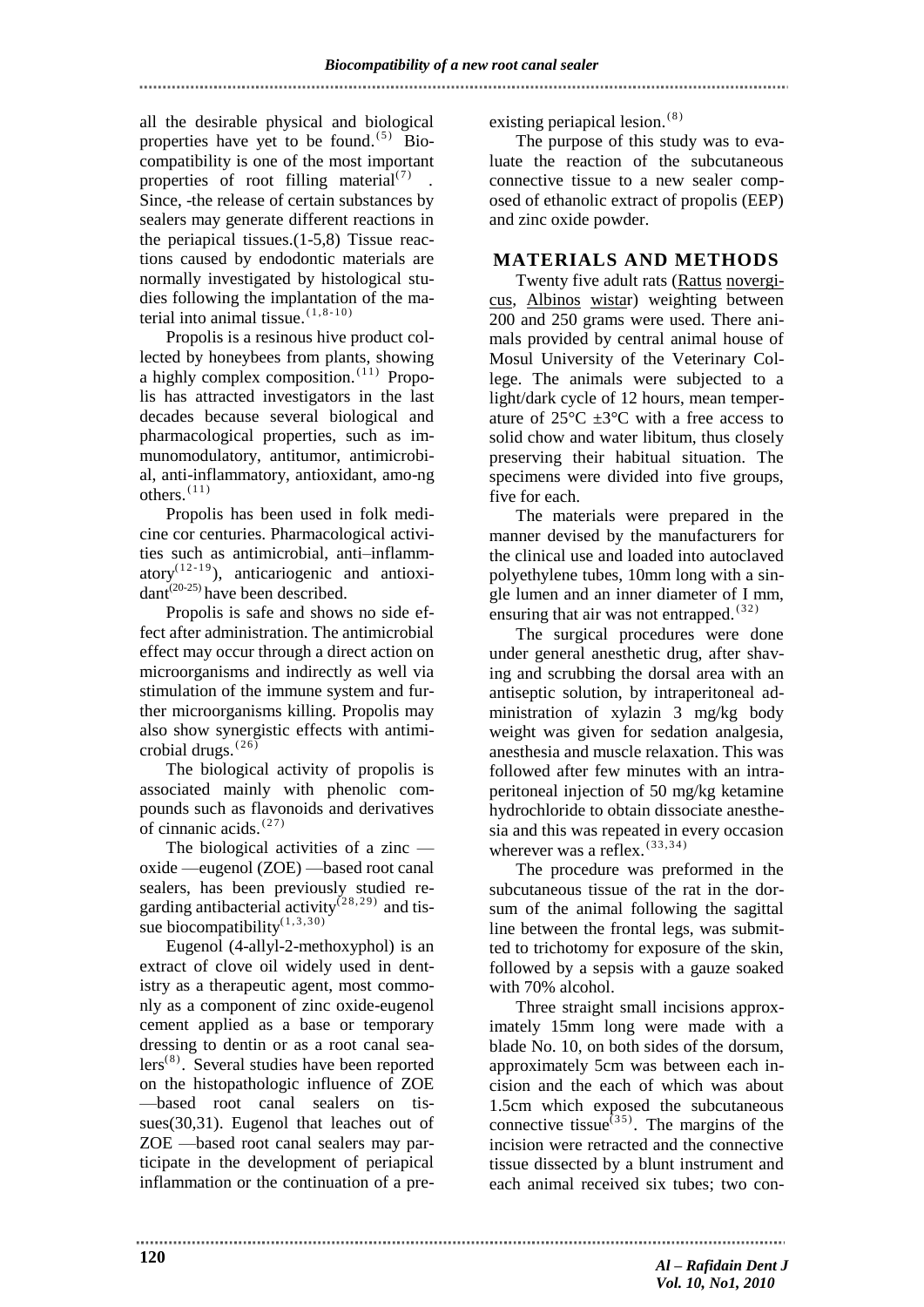taining the ethanolic extract of propolis (EEP)(zinc oxide powder, Nineva Drug Industry, Iraq with 30% propolis from Mosul region, Iraq), two contained control positive sealer (zinc oxide eugenol sealer, Dorident, Austria) and two empty for negative control). After implantation, the margins of the wound were joined and closed with interrupted suture (4.0 black silk suture). Sacrifice of the groups was in accordance to the time periods 2 days, 1 week, 2 weeks, 1 month and 2 months. The method of euthanasia was exsanguinations by decapitation.<sup>(36)</sup>

The specimens were stained with hematoxylin and eosin after histopathological techniques.

### **RESULTS**

The interpretation of the results were based on the following FDI criteria<sup> $(12)$ </sup>: no or slight reaction at all time periods is acceptable; no to slight reaction at 2 weeks that increased to moderate or severe reaction at 2 months is not acceptable; moderate reactions at 2 weeks and 2 months is unacceptable; moderate reaction at 2 weeks that diminishes at 2 months is acceptable; and a severe reaction at any period is unacceptable.

### **Macroscopic findings:**

No rats died during the experimental study. The skin of surviving rats appeared normal in these textures and bled when cut.

### **Microscopic findings:**

The connective tissue adjacent to the open end of the polyethylene tube was evaluated and a descriptive analysis of the histologic findings was made and compared to control negative. The data obtained are summarized in Table (1) and Figures  $(1 – 4)$ .

| <b>Sealer</b>                                      | $\cdots$ $\cdots$ $\cdots$ $\cdots$<br><b>Experimental pe-</b><br>riods (day)s | No. | Non to<br>slight | Moderate Severe |  |
|----------------------------------------------------|--------------------------------------------------------------------------------|-----|------------------|-----------------|--|
| <b>Experimental (new sealer)</b>                   |                                                                                | 5   |                  | 5               |  |
|                                                    |                                                                                |     |                  |                 |  |
|                                                    | 14                                                                             | 5   | 5                |                 |  |
|                                                    | 30                                                                             | 5   | 5                |                 |  |
|                                                    | 60                                                                             |     | 5                |                 |  |
| Control positive zinc oxide<br>with eugenol sealer | 2                                                                              |     |                  |                 |  |
|                                                    |                                                                                |     |                  |                 |  |
|                                                    | 14                                                                             |     |                  |                 |  |
|                                                    | 30                                                                             |     |                  | 5               |  |
|                                                    | 60                                                                             | 5   | 5                |                 |  |
| <b>Control negative (empty</b><br>tube)            | 2                                                                              |     |                  |                 |  |
|                                                    |                                                                                |     |                  | 5               |  |
|                                                    | 14                                                                             |     | 5                |                 |  |
|                                                    | 30                                                                             | 5   |                  |                 |  |
|                                                    | 60                                                                             |     |                  |                 |  |

Table (1): Number of samples in each inflammatory category at different time from for the two types of sealers.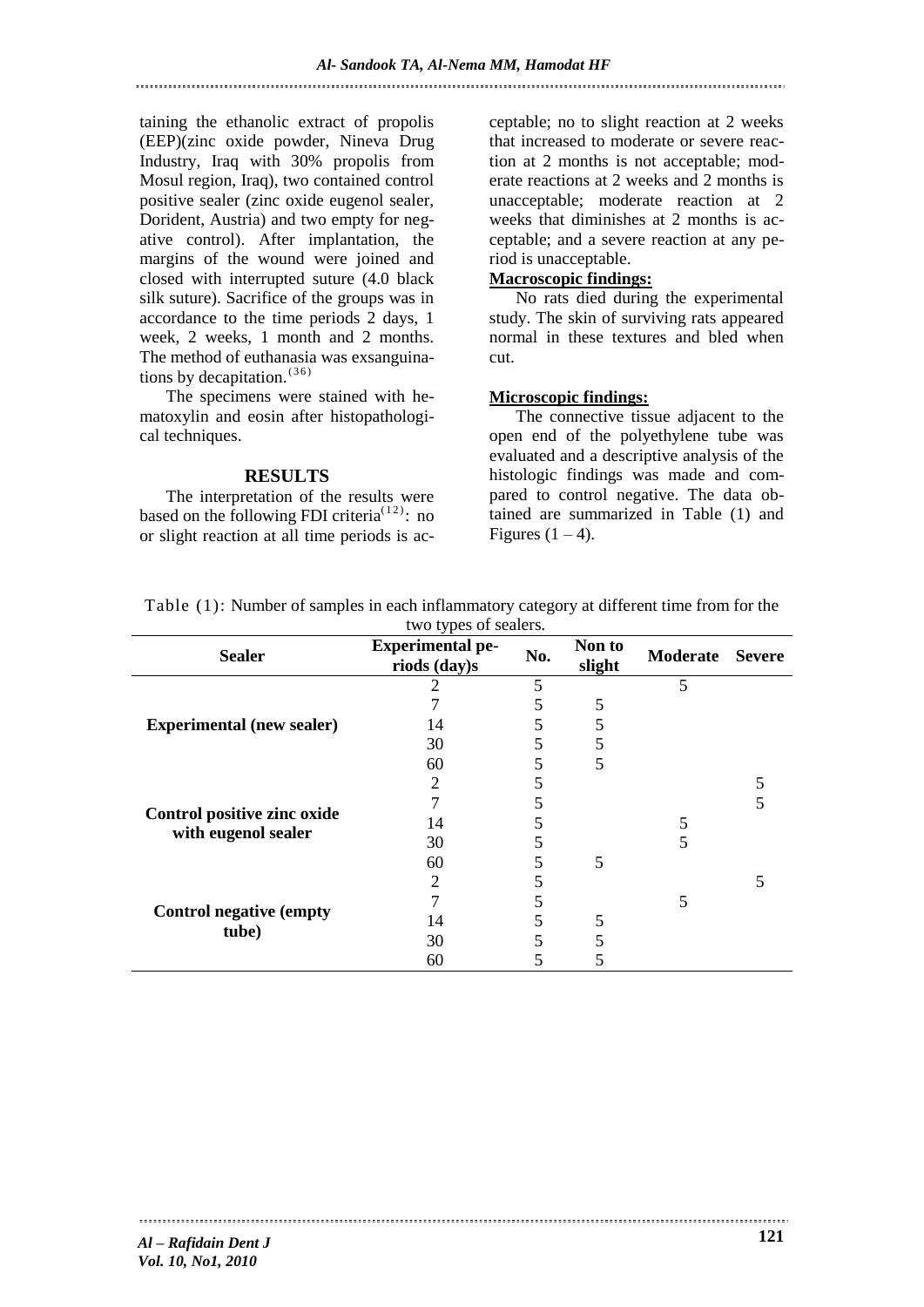# *Biocompatibility of a new root canal sealer*



Figure (1): Microscopical view of second day period.



Figure (2): Microscopical view of  $14<sup>th</sup>$  days period.



Figure (3): Microscopical view of  $30<sup>th</sup>$  days period.

. . . . . . . . . . . . . . . . . . . .

 $\frac{1}{2}$  =  $\frac{1}{2}$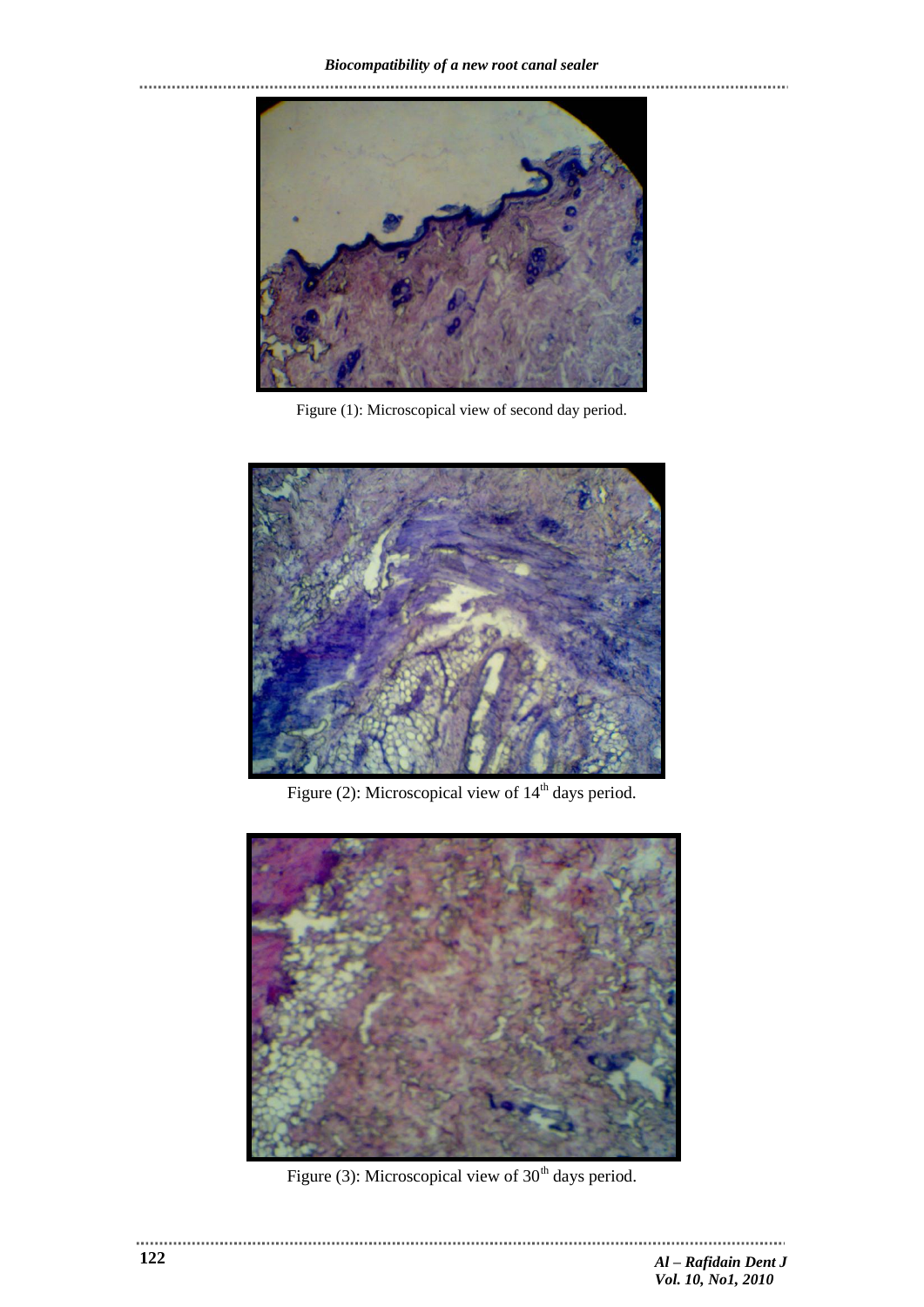

Figure (4): Microscopical view of 60 $^{\text{th}}$  days period.

### **The new sealer:**

On the second day, a moderate inflammatory reaction was observed. The tissue reaction showed a focal neutrophilic inflammatory infiltrates. On the  $7<sup>th</sup>$  day a mild to absent inflammatory reaction and no changes were observed. The histological features on the  $14^{\text{th}}$ , 30<sup>th</sup> and 60<sup>th</sup> days showed similar features.

### **Zinc oxide eugenol sealer:**

On the second day period, a severe acute inflammatory reaction was observed, as neutrophils were intense. In the  $7<sup>th</sup>$  day period, the inflammatory reaction composed of severe chronic inflammatory reaction, with a predominant lymphocyte infiltration and mononuclear leucocytes. The  $14<sup>th</sup>$  day period showed a moderate chronic inflammatory reaction, with infiltration of lymphocytes and a few multinucleated giant cells were observed. The  $30<sup>th</sup>$  day period also revealed a moderate chronic inflammatory reaction with lymphocytes being the predominant inflammatory cells. The  $60<sup>th</sup>$  day period showed reduction of the inflammatory reaction to become mild with few chronic inflammatory infiltrates.

### **The control negative:**

The second day period showed histological features of a severe acute inflammatory reaction with a healthy neutrophil infilteration. The  $7<sup>th</sup>$  day period revealed a moderate chronic inflammatory reaction with lymphocytes and few neutrophils infiltera-

tion. The  $14<sup>th</sup>$ ,  $30<sup>th</sup>$  and  $60<sup>th</sup>$  days periods revealed a mild to slight chronic inflammatory reaction.

### **DISCUSSION**

The subcutaneous connective tissue implantation in animals is one of the most reliable methods of evaluating biocompatibility of dental material<sup> $(4,7,37,38)$ </sup>, because inflammatory reactions are characteristic features for all connective tissues $^{(7,38)}$ .

Overall level of the tissue reaction was rated as none, slight, moderate, or severe depending on the presence or absence of neutrophils leukocytes, macrophages, lymphocytes, plasma cells, giant cells, dispersed material and necrotic tissue, according to Federation Dentaire International  $(FDI)^{(39)}$ 

In the present study, the subcutaneous tissue inflammatory reaction to the ZOE sealer was severe, but then devreased with time after the 7 day period, similarly to the results obtained by Kaplan et al.(3), probably owing to the neutralization of the eugenol librated at the stat<sup> $(10, 40, 41)$ </sup>. Many investigators have suggested that the irritative ability of ZOE – based sealers could be attributed primarily to eugenol and secondarily to zinc ions<sup> $(4, 42, -45)$ </sup>.

Biocompatibility effect of a new root canal sealer revealed an acceptable biological property where non to slight inflammation reactions established on day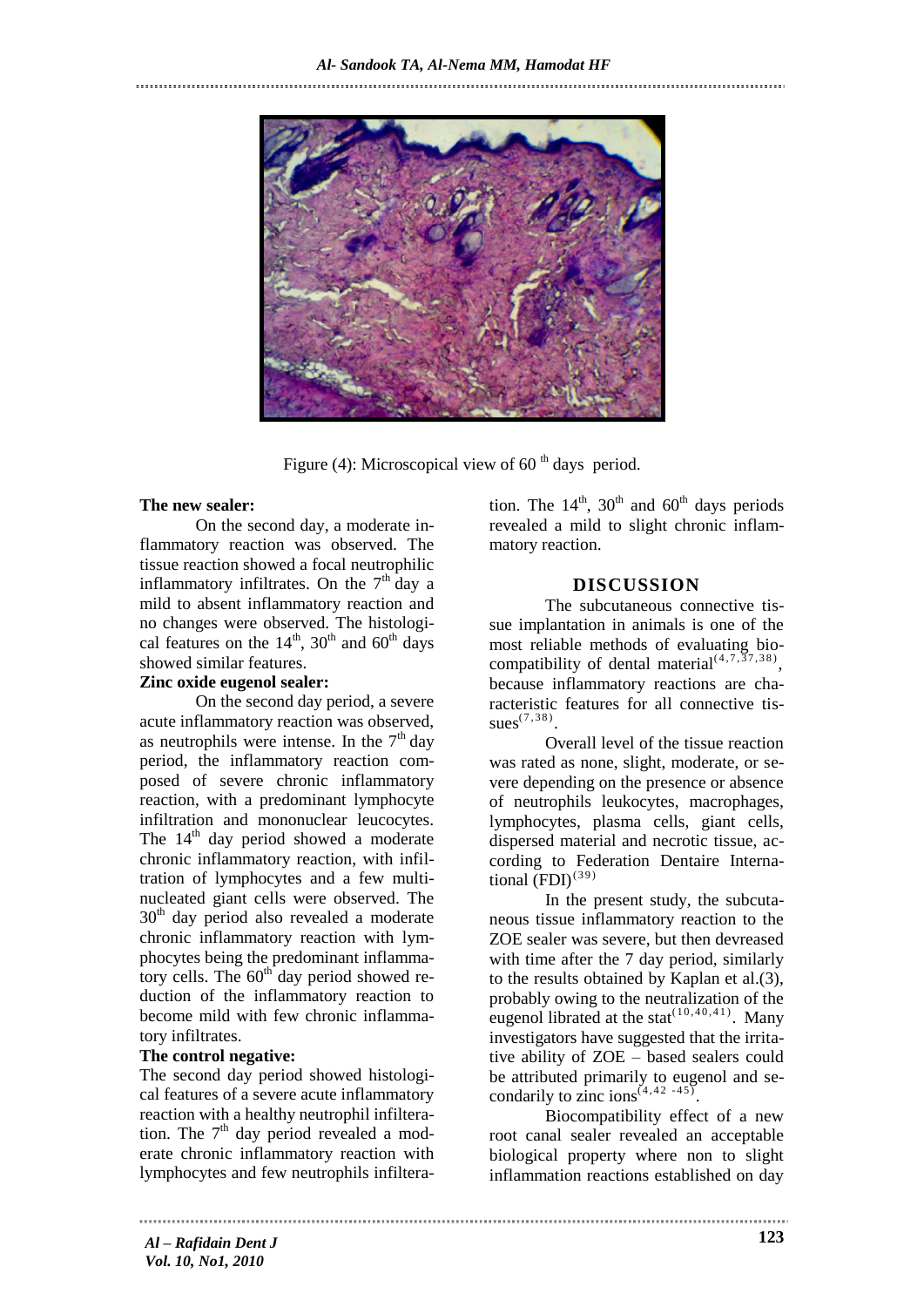7, 14, 30 compared to moderate and severe in ZOE and similar to the control in accordance with Alnema  $(2006)^{(19)}$  which explain the powerful anti-inflammatory activity of propolis.

In spite of the good biocompatible results obtained in most groups and as this is the first study to deal with this new root canal sealer, further study is required to fully assess the biological response of this new sealer.

### **CONCLUSIONS**

According to FDI criteria, the results obtained in the present study allowed the conclusion that the new root canal sealer composed of the zinc —oxide (powder) and EEP (liquid) presented biocompatibility within the analyzed periods.

### **REFERENCES**

- 1. Bernath M, Szabo J. Tissue reaction initiated by different sealers. *Int. Endod. J.* 2003; 36: 256 — 261.
- 2. Bouillaguet S, Wataha JC, Lockwood PE, Galgano C, Golay A, Krejci I. Cytotoxicity ans sealing properties of four classas of endodontic sealers evaluated by succinic dehydrogenase activity and confocal laser scanning microscopy. *Eur. J Oral Sci*. 2004; 112: 182 — 187.
- 3. Kaplan AE, Ormaechea MF, Picca M, Canzobre MC, Ubios AM. Rheological properties and biocompatibility of endodontic sealers. *Int. Endod. J.*; 2003; 36:  $527 - 532.$
- 4. Hauman CH, Love RM. Biocompatibility of dental materials used in contemporary endodontic therapy: a review. Part 2. Root — canal —filling materials. *Int. Endod. J*.2003; 36: 147 — 160.
- 5. Gençoĝlu N, Turkmen C, Ahiskali R. A new silicon — based root canal sealer (Roekoseal —Automix). *J. Oral Rehabil*. 2003; 30: 753 — 757.
- 6. Zmener O, Banegas G, Pameijer CH. Bone tissue response to a methacrylate — based endodontic sealer: a histological and histometric study. *J. Endod*.2005;  $31:457 - 459.$
- 7. Ozbas H, Yalyirik M, Bilgic B, Issever H. Reactions of connective tissue to compomers, composite and amalgam root end filling materials. *Int. Endod. J*.

2003; 36: 281 — 287.

- 8. Ho YC, Huang FM, Chang YC. Mechanisms of cytotoxicity of eugenol in human osteoblastic cells in vitro. *Int. Endod. J*. 2006; 39: 389-393.
- 9. Hauman CH, Love RM. Biocompatibility of dental materials used in contemporary endodontic therapy: a review. Part 1. Intracanal drugs and substances. *Int. Endod. J*. 2003; 36: 75 – 85.
- 10.Sousa CJ, Loyola AM, Versiani MA, Biffi JC, Oliveira RP, Pascon EA. A comparative histological evaluation of the biocompatibility of materials used in apical surgery. *Int. Endod. J*. 2004; 37: 738 – 748.
- 11.Bankova VS, Castro SL, Marcucci MC. Propolis: recent advances in chemistry and plant origin. *Apidologie*. 2000; 31: 3  $-15.$
- 12.Khayyal MT, Elghazaly MA, Elkhatib AS. Mechanisms involved in the antiinflammatory effect of propolis extract. *Drugs under Experimental and Clinical Research*. 1993; 19: 197 – 203.
- 13.Park YK, Koo MH, IKegaki M, Cury JA, Rosalen PL, Abreu JAS. Antimicrobial activity of propolis on oral microorganisms. *Current Microbiology.* 1998; 36:  $24 - 28.$
- 14.Koo H, Rosalen PL, Cury JA, Ambrosano GMB, Murata RM, Yatsuda R, Ikegaki M, Alencar SM, Park YK. Effect of a new variety of Apis mellifera propolis on mutants streptococci. *Current Microbiology*. 2000; 41: 192 – 196.
- 15.Koo H, Smith AMV, Bowen WH, Rosalen PL, Cury JA, Park YK. Effect of Apis mellifera propolis on the activities of streptococcal glucosyltransferase in solution and adsorbed onto saliva – coated hydroxyapatite. *Caries Res*. 2000; 34: 418 – 426.
- 16.Duarte S, Koo H, Bowen WH, Hayacibara MF, Cury JA, Ikegaki M, Park YK, Rosalen PL. Effect of a novel type of propolis and its chemical fractions on glucosyltransferases and on growth and adherence of mutans streptococci. *Biological and Pharmaceutical Bulletin*. 2003; 26: 527 – 531.
- 17.Duarte S, Rosalen PL, Hayacibara MF, Cury JA, Bowen WH, Marquis RE, Rehder VLG, Sartoratto A, Ikegaki M, Koo H. The influence of a novel propolis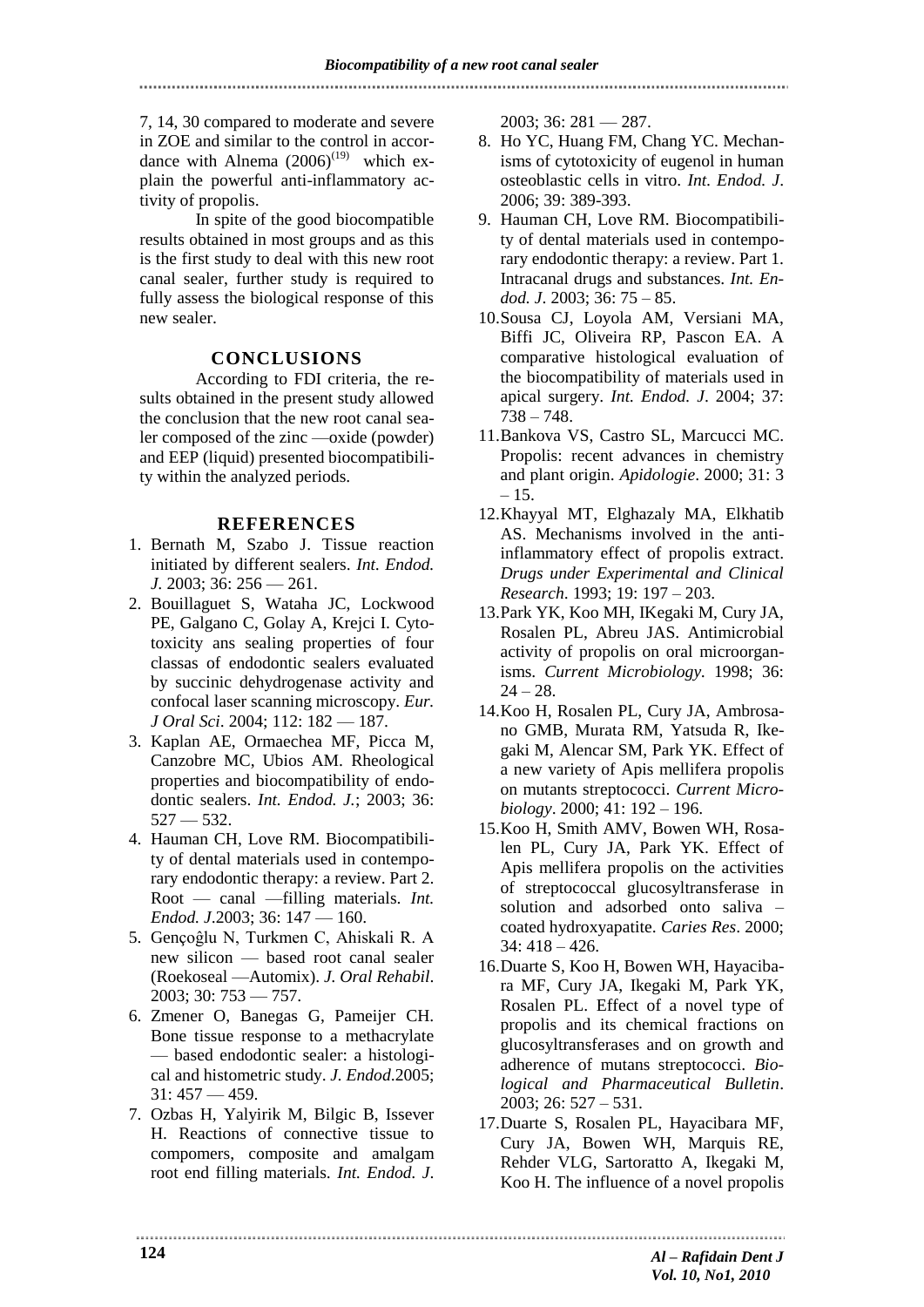on mutans streptococci biofilms and caries development in rats. *Arch. Oral Biol*.  $2006$ ; 51:  $15 - 22$ .

- 18.Hayacibara MF, Koo H, Rosalen PL, Duarte S, Franco EM, Bowen WH, Ikegaki M, Cury JA. In vitro and in vivo effects of isolated fractions of Brazilian propolis on caries development. *J. Ethnopharmacology*. 2005; 101: 371 — 376.
- 19.Alnema MM. An analytical and histological study of a new root canal filling material composed of Iraqi propolis, beeswax and vanillin. Ph.D. Thesis, College of Dentistry, University of Baghdad. 2006.
- 20.Burdock GA. Review of the biological properties and toxicity of bee propolis. *Food and Chemical Toxicology*. 1998; 36: 347 — 363.
- 21.Chen CN, Wu CL, Shy HS, Lin JK. Cytotoxic prenylflavanones from Taiwanese propolis*. J. Natural Products*. 2003;  $66:503 - 506.$
- 22.Nagai T, Inue R, Inoue H, Suzuki N. Preparation and antioxidant properties of water extract of propolis. *Food Chemistry*. 2003; 80: 29 —33.
- 23.Aso K, Kanno SI, Tadano T, Satoh S, Ishikawa M. Inhibitory effect of propolis on the growth of human leukemia U937. *Biological and Pharmaceutical Bulletin.* 2004; 27: 727 — 730.
- 24.Ishikawa M, Kanno S, Asou K, Ogino M, Tadano T, Satou S. Inhibition of growth and induction of apoptosis in human cancer cell lines by propolis. J*. Pharam. Sci*. 2004; 94: 129.
- 25.Kumazawa S, Harnasaka T, Nakayama T. Antioxidant activity of propolis of various geographic origins. Food Chemistry. 2004; 84: 329-339.
- 26.Sforcin JM. Propolis and the immune system: a review. *J. Ethnopharacology.*  $2007$ ; 113: 1 — 14.
- 27.Castro SL. Propolis: biological and pharmacological activities. Therapeutic uses of this bee –product. Ann. Rev. *Biomed. Sci*. 2001; 3: 49-83.
- 28.Gomes BP, Pedroso JA, Jacinto RC, Vianna ME, Ferran CC, Zaia AA, et al. In vitro evaluation of the antimicrobial activity of 5 root canal sealers. *Bran. Dent. J.* 2004: 15: 30 – 35.
- 29.Pizzo G., Giammanco GM, Cumbo E, Nicolosi G, Gallin<sup>g</sup> G. In vitro antibac-

terial activity of endodontic sealers. *J Dent*. 2006; 34: 35 –40.

- 30.Tepel J, Darwisch SM, Hoppe W. Reaction of inflamed periapical tissue to intracanal medicaments and root canal sealers. *Endod. Dent. Traumatol*. 1994; 10: 233 – 238.
- 31.Holland R, Otoboni Filho JA, Bernabe PF, Nery MJ, de Souza V, Berbert A. Effect of root canal status on periodontal healing after surgical injury in dogs. *Endod. Dent. Traumatol*. 1994; 10: 77 – 82.
- 32.Campos –Pinto MMD, Oliveira DA, Versiani MA, Silva-Sousa YTC, Sousa – Neto MD, Cruz-Perez DE, Preto R. Assessment of the biocompatibility of epiphany root canal sealer in rat subcutaneous tissues. *Oral Sung. Oral Med. Oral Pathol. Oral Radiol. Endod*. 2008;  $105: e77 - e81.$
- 33.Aydogan H, Gurlek A, Parlakpinar H, Askar I, Bay –Karabulut A, Aydogan N, Fariz A, Acet A. Beneficial effects of caffeic acid phenethyl ester (CAPE) on the ischaemia –reperfusion injury in rat skin flaps. *J Plastic, Reconstructive & Aesthetic Surgery*. 2007; 60: 563-568.
- 34.Semenoff ADV, Segundo AS, Figueiredo JAP. Biocompatibility of different intracanal medications in rat buccal submucosa tissue. *J. Appl. Oral Sci*. 2008;  $16(1)$ :  $12 - 17$ .
- 35.Marquele –Oliveira F, Fonseca YM, de Freitas 0, Fonseca MJV. Development of topical functionalized formulations added with propolis extract: stability, cutaneous absorption and in vivo studies. *Int. J Pharmac*. 2007; 342: 40 – 48.
- 36.Sforcin JM, Funari SRC, Novelli ELB. Serum biochemical determinations of propolis – treated rats. *J. Venomous Animals and Toxins*. 1995; 1:31 – 37.
- 37.Stanley HR. Toxicity of dental materials. 1<sup>st</sup> edition. Miami: CRC Press; 1985.
- 38.Olson B, Sliwkowski A, Langeland K. Subcutaneous implantation for the biological evaluation of endodontic materials. *J. Endod*. 1981; 7: 355 – 367.
- 39.Federation Dentaire International, Commission of Dental Materials, Instruments, Equipment and Therapeutics. Recommended standard practices for biological evaluation of dental materials. Int. Dent. J. 1980; 30: 140 – 188.
- 40.Hume WR. Effect of eugenol on respira-

*Al – Rafidain Dent J Vol. 10, No1, 2010*